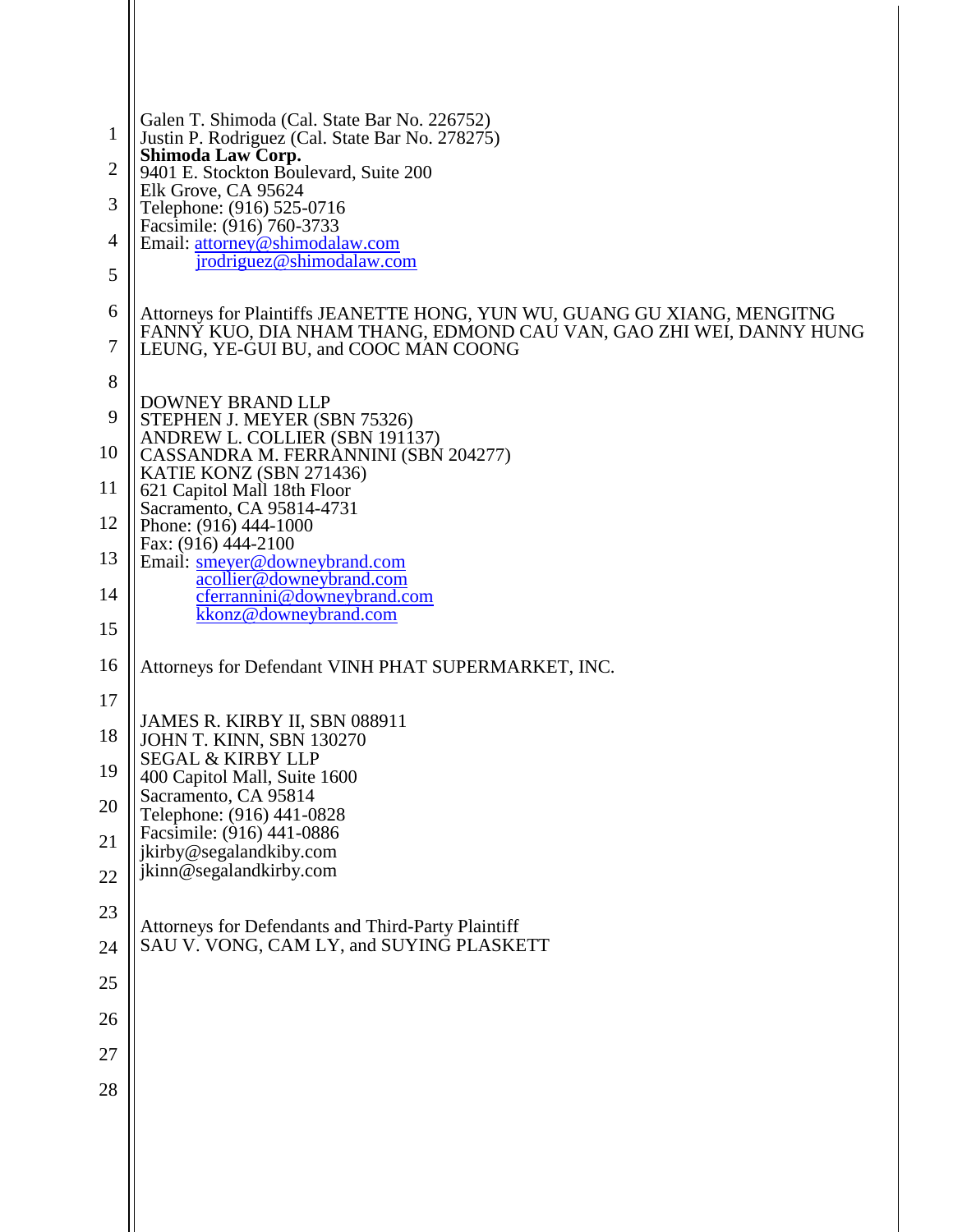| $\mathbf{1}$   | UNITED STATES DISTRICT COURT                                                                                                                                                                                                                                                                                                                            |                                                                        |  |
|----------------|---------------------------------------------------------------------------------------------------------------------------------------------------------------------------------------------------------------------------------------------------------------------------------------------------------------------------------------------------------|------------------------------------------------------------------------|--|
| $\overline{2}$ | <b>EASTERN DISTRICT OF CALIFORNIA</b><br>Case No. 2:13-CV-00724-WBS-EFB                                                                                                                                                                                                                                                                                 |                                                                        |  |
| 3              | JEANETTE HONG, YUN WU, GUANG<br>GU XIANG, MENGTING FANNY KUO,                                                                                                                                                                                                                                                                                           |                                                                        |  |
| $\overline{4}$ | GIA NHAM THANH, EDMOND CAU                                                                                                                                                                                                                                                                                                                              | <b>Sacramento County Superior Court</b><br>Case No.: 34-2012-00136677  |  |
| 5              | VAN, GAO ZHI WEI, DANNY HUNG<br>LEUNG, YE-GUI BU, and COOC MAN                                                                                                                                                                                                                                                                                          |                                                                        |  |
| 6              | COONG,<br>Plaintiffs,                                                                                                                                                                                                                                                                                                                                   | <b>AMENDED JOINT STIPULATION AND</b><br>[PROPOSED] ORDER FOR DISMISSAL |  |
| $\tau$         | V.                                                                                                                                                                                                                                                                                                                                                      | <b>WITH PREJUDICE</b>                                                  |  |
| 8              | VINH PHAT SUPERMARKET, INC., a                                                                                                                                                                                                                                                                                                                          |                                                                        |  |
| 9              | California Corporation; SAU V. VONG, as                                                                                                                                                                                                                                                                                                                 |                                                                        |  |
| 10             | an individual; CAM LY, as an individual;<br>SUYING PLASKETT, as an individual;                                                                                                                                                                                                                                                                          |                                                                        |  |
| 11             | and DOES 1 to 100, inclusive,                                                                                                                                                                                                                                                                                                                           |                                                                        |  |
| 12             | Defendants.                                                                                                                                                                                                                                                                                                                                             | <b>SAC Filed:</b><br>May 2, 2013<br>June 16, 2015<br>Trial Date:       |  |
|                |                                                                                                                                                                                                                                                                                                                                                         |                                                                        |  |
| 13             |                                                                                                                                                                                                                                                                                                                                                         |                                                                        |  |
| 14             | Pursuant to Federal Rule of Civil Procedure 41, subsection $(a)(1)$ , Plaintiffs JEANETTE                                                                                                                                                                                                                                                               |                                                                        |  |
| 15             | HONG, YUN WU, GUANG GU XIANG, MENGITNG FANNY KUO, DIA NHAM THANG,<br>EDMOND CAU VAN, GAO ZHI WEI, DANNY HUNG LEUNG, YE-GUI BU, and COOC MAN<br>COONG (collectively referred to as "Plaintiffs") hereby request that their Complaint be dismissed in<br>its entirety, with prejudice as to all Defendants, and with each party to bear its own costs and |                                                                        |  |
| 16             |                                                                                                                                                                                                                                                                                                                                                         |                                                                        |  |
| 17             |                                                                                                                                                                                                                                                                                                                                                         |                                                                        |  |
| 18             |                                                                                                                                                                                                                                                                                                                                                         |                                                                        |  |
| 19             | attorneys' fees.                                                                                                                                                                                                                                                                                                                                        |                                                                        |  |
| 20             | Additionally, Defendant VINH PHAT SUPERMARKET, INC., hereby requests that its                                                                                                                                                                                                                                                                           |                                                                        |  |
| 21             |                                                                                                                                                                                                                                                                                                                                                         |                                                                        |  |
| 22             | Counterclaim against JEANETTE HONG and DANNY HUNG LEUNG be dismissed in its entirety,                                                                                                                                                                                                                                                                   |                                                                        |  |
| 23             | with prejudice as to all Cross-Defendants, and with each party to bear its own costs and attorneys'                                                                                                                                                                                                                                                     |                                                                        |  |
| 24             | fees.                                                                                                                                                                                                                                                                                                                                                   |                                                                        |  |
| 25             | Dated: January 30, 2014                                                                                                                                                                                                                                                                                                                                 | /s/ Galen T. Shimoda<br>$\mathbf{By:}$                                 |  |
| 26             |                                                                                                                                                                                                                                                                                                                                                         | Galen T. Shimoda<br><b>Attorney for Plaintiffs</b>                     |  |
| 27             |                                                                                                                                                                                                                                                                                                                                                         |                                                                        |  |
| 28             |                                                                                                                                                                                                                                                                                                                                                         |                                                                        |  |
|                |                                                                                                                                                                                                                                                                                                                                                         |                                                                        |  |
|                |                                                                                                                                                                                                                                                                                                                                                         |                                                                        |  |